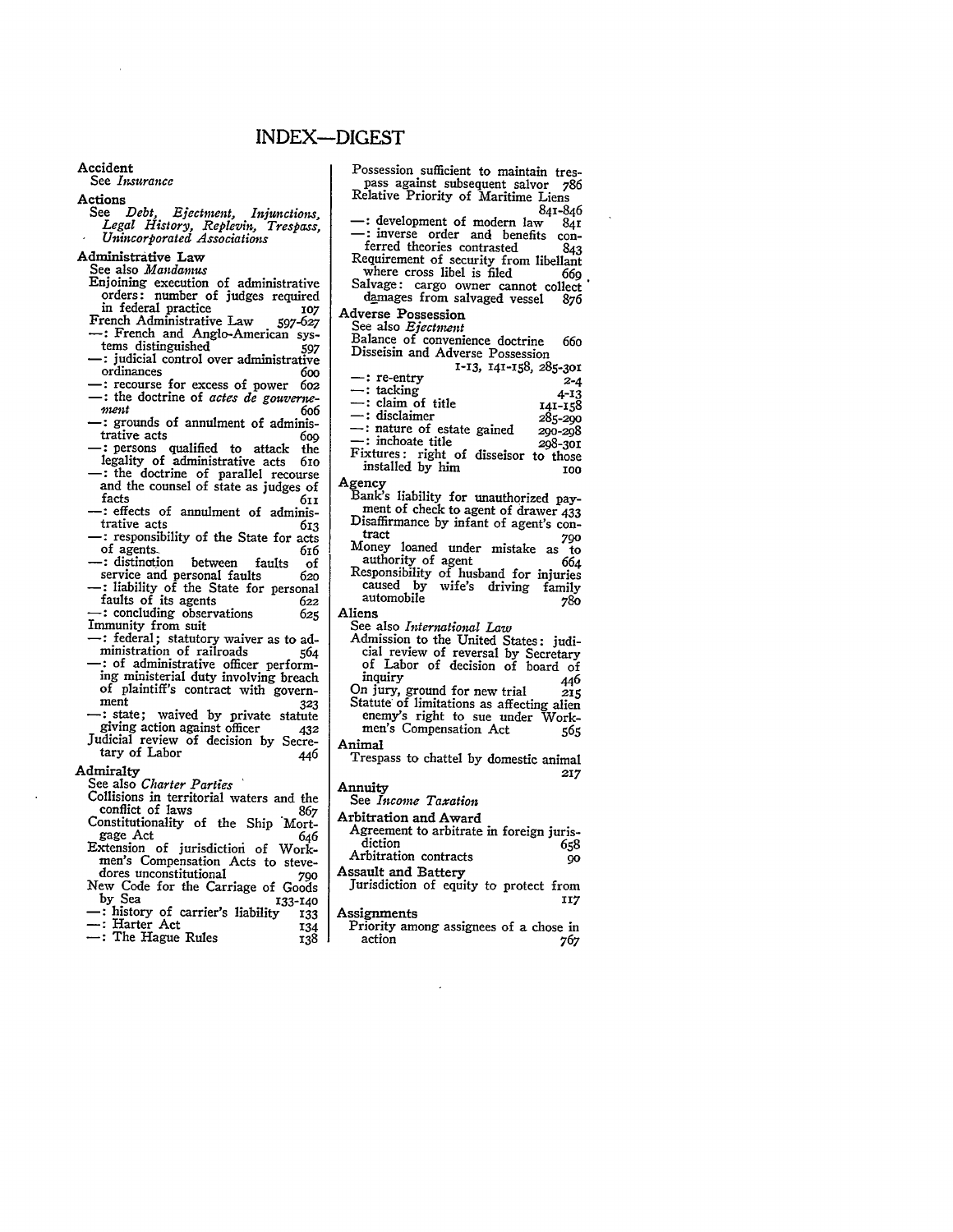| <b>Attorney and Client</b><br>Attorney's duty to collect judgment 432<br>Confidential communications; waiver<br>782<br>of privilege by client                                                                                                                                                                                                                                                                                                                                                                                                                                                                                                                                                          | I      |
|--------------------------------------------------------------------------------------------------------------------------------------------------------------------------------------------------------------------------------------------------------------------------------------------------------------------------------------------------------------------------------------------------------------------------------------------------------------------------------------------------------------------------------------------------------------------------------------------------------------------------------------------------------------------------------------------------------|--------|
| Bailments<br>Innkeeper's statutory liability for<br>loss<br>657<br>of guest's goods                                                                                                                                                                                                                                                                                                                                                                                                                                                                                                                                                                                                                    | I      |
| Bankruptcy<br>See also Courts<br>Compositions: original indebtedness<br>not revived by nonpayment of com-<br>105<br>position notes<br>grounds of fraud<br>Rescission on<br>888<br>amounting to preference<br>Subrogation of surety in sales free<br>202<br>from liens                                                                                                                                                                                                                                                                                                                                                                                                                                  | ¢<br>O |
| <b>Banks and Banking</b><br>See also Constitutional Law<br>Bank collections and par clearance 752<br>Branch banking by national banks,<br>781<br>state prohibition of<br>Collecting bank's liability to payee<br>after unauthorized indorsement<br>790<br>Confidential relationships between<br>banker and customer<br>859<br>General deposit for a specific purpose<br>888<br>Liability of bank for unauthorized<br>payment of check to drawer's agent<br>433<br>Lien of bank on deposits of negotiable<br>876<br>paper<br>Overpayment on deposit for a specific<br>purpose: mitigation of damages 780<br>Payment on certificate of deposit to<br>alternate payee after death of deposi-<br>93<br>tor |        |
| <b>Benefit Societies</b><br>See <i>Insurance</i>                                                                                                                                                                                                                                                                                                                                                                                                                                                                                                                                                                                                                                                       |        |
| Bigamy<br>See Husband and Wife, Marriage and<br>Divorce                                                                                                                                                                                                                                                                                                                                                                                                                                                                                                                                                                                                                                                |        |
| <b>Bills and Notes</b><br>See also Banks and Banking, Injunc-<br>tions<br>Bank's lien on deposits of negotiable<br>876<br>paper<br>Collecting bank's liability to<br>payee                                                                                                                                                                                                                                                                                                                                                                                                                                                                                                                             |        |
| after unauthorized indorsement<br>790<br>Descriptions in documents tendered<br>under letters of credit<br>651<br>Liability of bank for unauthorized pay-<br>ment of check to drawer's agent<br>433<br>negotiability of<br>irregular<br>Partial<br>302<br>instruments<br>of<br>Transmission of money and sale<br>177<br>credit                                                                                                                                                                                                                                                                                                                                                                          |        |
| Unstamped paper not irregular<br>669<br>Value in the transfer of negotiable<br>628<br>instruments<br>Bills of Lading<br>See also Carriers<br>Open bill: liability of a carrier<br>for<br>redelivery to the shipper not named<br>890<br>as consignor                                                                                                                                                                                                                                                                                                                                                                                                                                                    |        |
|                                                                                                                                                                                                                                                                                                                                                                                                                                                                                                                                                                                                                                                                                                        |        |

| Transfer of order bills after delivery<br>of goods<br>93                                                                                                                    |  |
|-----------------------------------------------------------------------------------------------------------------------------------------------------------------------------|--|
| Boundaries<br>See <i>Ejectment</i> , Injunctions                                                                                                                            |  |
| <b>Breach of Promise</b><br>See Contracts, Marriage and Divorce                                                                                                             |  |
| Cancellation and Reformation of In-<br>struments                                                                                                                            |  |
| Adequacy of legal remedy<br>556<br>Unilateral mistake of fact<br>325                                                                                                        |  |
| Carriers<br>See also Admiralty<br>Dependent services: grant of exclusive<br>privilege<br>202<br>Duty of a carrier in transporting em-                                       |  |
| ployees of another<br>423<br>Limitation of action in a bill of lading<br>790                                                                                                |  |
| Open bill of lading: liability of carrier<br>for redelivery to shipper not named<br>890<br>as consignor                                                                     |  |
| Privilege of street railway to discon-<br>tinue service<br>565<br>Recapture of earnings provision of                                                                        |  |
| held<br>Transportation Act of 1920<br>669<br>constitutional<br>Transfer of order bills of lading after                                                                      |  |
| delivery of goods<br>93<br>Valuation of leased railroad property<br>272-284                                                                                                 |  |
| -: classification of leased property 272<br>-: proper course in valuation of such<br>274<br>property<br>-: present practice<br>279<br>-: necessity and practicability<br>οf |  |
| 282<br>change<br><b>Charter Parties</b>                                                                                                                                     |  |
| Liability for demurrage where delay<br>caused by refusal of government to<br>issue license<br>552                                                                           |  |
| Chattel Mortgages<br>Blanket clause as covering previous<br>note to third party purchased by<br>323<br>mortgagee                                                            |  |
| Checks<br>See <i>Bills and Notes</i>                                                                                                                                        |  |
| Choses in Action<br>See Assignments, Personal Property,<br>Trusts                                                                                                           |  |
| Citizens<br>See <i>Nationality</i>                                                                                                                                          |  |
| Clayton Act<br>See <i>Contempt</i>                                                                                                                                          |  |
| <b>Community Property</b><br>Wife's interest in community property<br>541                                                                                                   |  |
| Composition with Creditors<br>See Bankruptcy                                                                                                                                |  |
| Conflict of Laws<br>See also Interpleader<br>Collisions in territorial waters<br>867                                                                                        |  |
| Extra-territorial effect of the divorce<br>a mensa et thoro and of statutory<br>426<br>prohibitions on remarriage                                                           |  |

 $\langle \cdot \rangle$ 

**CONTRACTOR**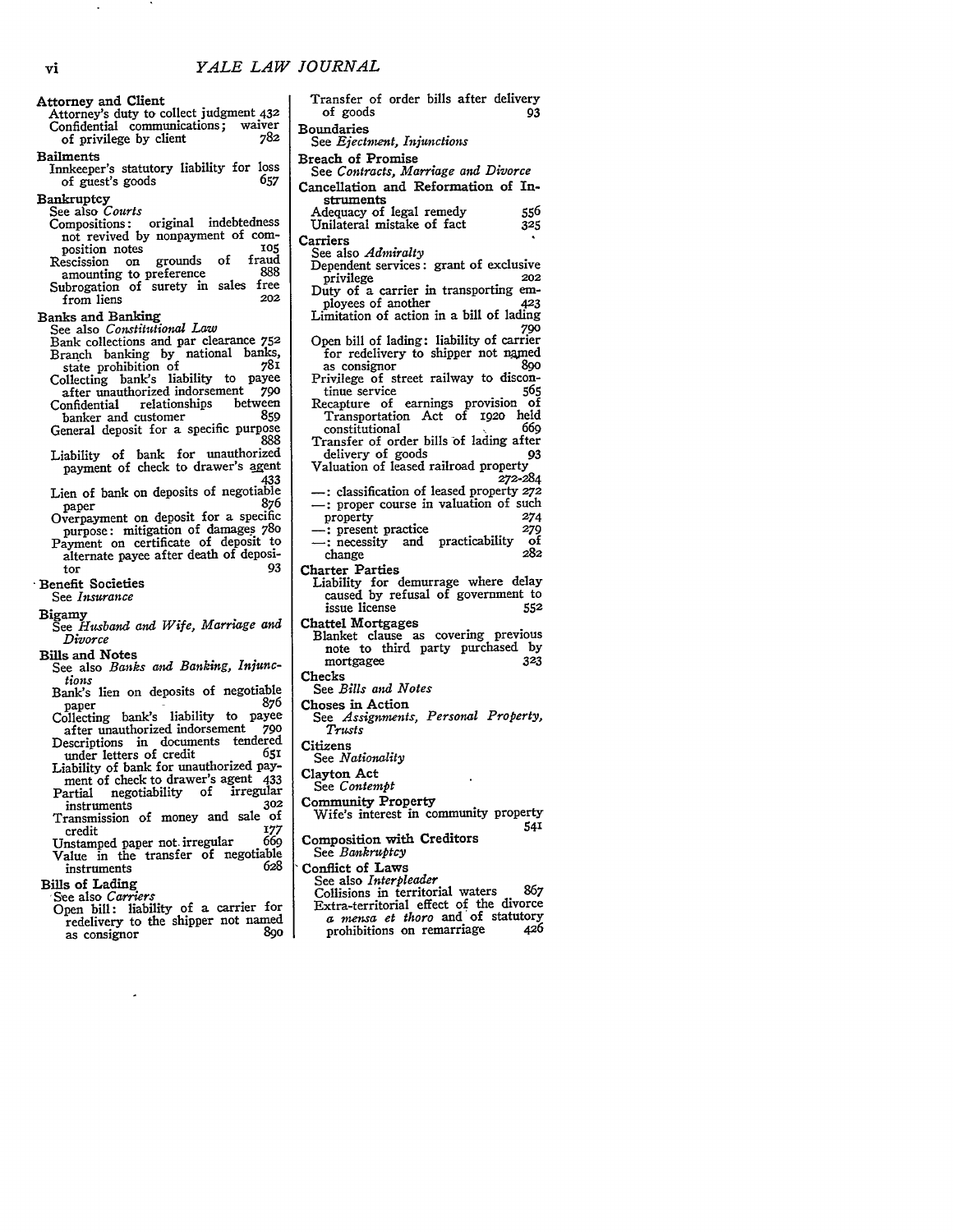| Garnishment of enemy property: situs                                                                                                     |            |
|------------------------------------------------------------------------------------------------------------------------------------------|------------|
| of money due on insurance policies                                                                                                       |            |
|                                                                                                                                          | 877        |
| Injunction against foreign suit under                                                                                                    |            |
| full faith and credit clause                                                                                                             | 95         |
| Jurisdiction to enforce agreement to                                                                                                     |            |
| arbitrate in foreign jurisdiction                                                                                                        | - 658      |
| Logical and Legal Bases of the Con-                                                                                                      |            |
| flict of Laws<br>-: methods of law formulation                                                                                           | 457-488    |
| $-$ : empiricism                                                                                                                         | 457<br>457 |
| -: theoretical method                                                                                                                    | 459        |
| : jurisdiction in the conflict of laws                                                                                                   |            |
|                                                                                                                                          | 460        |
| $-$ : what is a legal act?                                                                                                               | 460        |
| -: where does a legal act                                                                                                                | take       |
| effect?                                                                                                                                  | 462        |
| -: extent of power of the courts                                                                                                         |            |
|                                                                                                                                          | 463        |
| $-$ : proper tests of jurisdiction                                                                                                       | 466        |
| : courts enforce only domestic rights                                                                                                    | 468        |
| $-$ : "enforcement of foreign law"                                                                                                       |            |
|                                                                                                                                          | 468        |
| —: renvoi theory                                                                                                                         | 469        |
| $-$ : analysis of <i>Milliken v. Pratt 471</i>                                                                                           |            |
| -: different results reached under                                                                                                       |            |
| contending theories                                                                                                                      | 473        |
| contenuing meories 4/5<br>-: conflict of laws; problems                                                                                  |            |
| should be stated in terms of domes-                                                                                                      |            |
| tic rights                                                                                                                               | 478        |
| -: <i>obligatio</i> theory                                                                                                               | 479        |
| -: conclusions<br>$-$ : true limitations of judicial power                                                                               | 484        |
|                                                                                                                                          | 484        |
| -: contrast between judicial                                                                                                             | lan-       |
|                                                                                                                                          | 485        |
| guages and judicial action<br>Procedure and substance in                                                                                 | state      |
| courts enforcing federal statutory                                                                                                       |            |
| rights                                                                                                                                   | 308        |
| Recognition of foreign probate decrees                                                                                                   |            |
| -: foreign probate decrees 103<br>-: marriages by proxy abroad 777<br>Territoriality, Public Policy, and the<br>Conflict of Laws 736-751 |            |
|                                                                                                                                          |            |
|                                                                                                                                          |            |
| -: theoretical and positive schools of                                                                                                   | 736-751    |
| writers on the Conflict of Laws                                                                                                          | 736        |
| -: exclusive sovereignty of nations                                                                                                      |            |
|                                                                                                                                          | 737        |
| —: real estate                                                                                                                           | 738        |
| $-$ : chattels                                                                                                                           | 738        |
| -: persons                                                                                                                               | 739        |
| -: extra-territorial powers of nations                                                                                                   |            |
|                                                                                                                                          | 740        |
| - : real estate                                                                                                                          | 740        |
| –: chattels                                                                                                                              | 741        |
| $-$ : persons                                                                                                                            | 74I        |
|                                                                                                                                          |            |
| -: "territoriality" theory<br>-: "public policy" theory 748<br>-: a <i>posteriori</i> view of Conflict of                                |            |
| Laws phenomena                                                                                                                           | 748        |
|                                                                                                                                          |            |
| Consideration                                                                                                                            |            |
| Preexisting legal duty as consideration                                                                                                  |            |
|                                                                                                                                          | 78         |

## Constitutional Law

See also *Contempt*, Damages, Income

*Taxation, Interpleader, Interstate Commerce, Mininum Wage, Police Power, Rate Regulation, Taxation, Workmen's Compensation* Alien juror ground for new trial 215 Attorney-General's power to issue subpoenas *96* Conclusiveness of state decisions in federal courts **855** Declaratory judgment statutes **105** Deportation Act as an *ex post facto* law **<sup>791</sup>** Effect of state statutes on equity juris- diction in the federal courts **<sup>193</sup>** Exemption from taxation under housing emergency laws 94 Extension of jurisdiction of Workmen's Compensation Acts to stevedores unconstitutional **790** Federalist in the Supreme Court *728-735* : background of the Federalist \_ 728 : references to the Supreme Court reports **729 -:** The Federalist in the future 734 Full faith and credit clause in relation to injunction against foreign suits 95<br>raduated inheritance tax 103 Graduated inheritance tax **103** Grain futures as interstate commerce*105* Legislative power to<br>
--: determine extent of drainage dis-<br>
trict<br>
ro6 : enable state courts to fix wages **196**<br>  $\leftarrow$ : limit executive's constitutional power to appoint 435 Mob-domination in state court and<br>federal relief 82 federal relief New trial on question of damages only **886** Penalty clause for failure to comply with Workmen's Compensation Commission's award **657** Recapture of earnings provision of Transportation Act of **192o** held con- stitutional **<sup>669</sup>** stitutional<br>stitutional 669<br>Retroactive Income Taxation 35-48<br> $\rightarrow$ : scope of Sixteenth Amendment 35<br> $\rightarrow$ : evolution of income into capital 39 - Status of accumulated income<br>
Service of process on foreign corpora-<br>
tions 547<br>
Ship Mortgage Act 646 Ship Mortgage Act 646<br>Standard bread loaf legislation 847 Standard bread loaf legislation State prohibition of branch banking by national banks 781 State sales taxation and the original package doctrine **<sup>321</sup>** State statutes limiting export of natural<br>resources 185 resources 185 State taxation of foreign corporations engaged in interstate commerce **4o6** Statute prohibiting teaching of foreign language as excess of police power **215** Suspension from office during impeach-

ment trial 791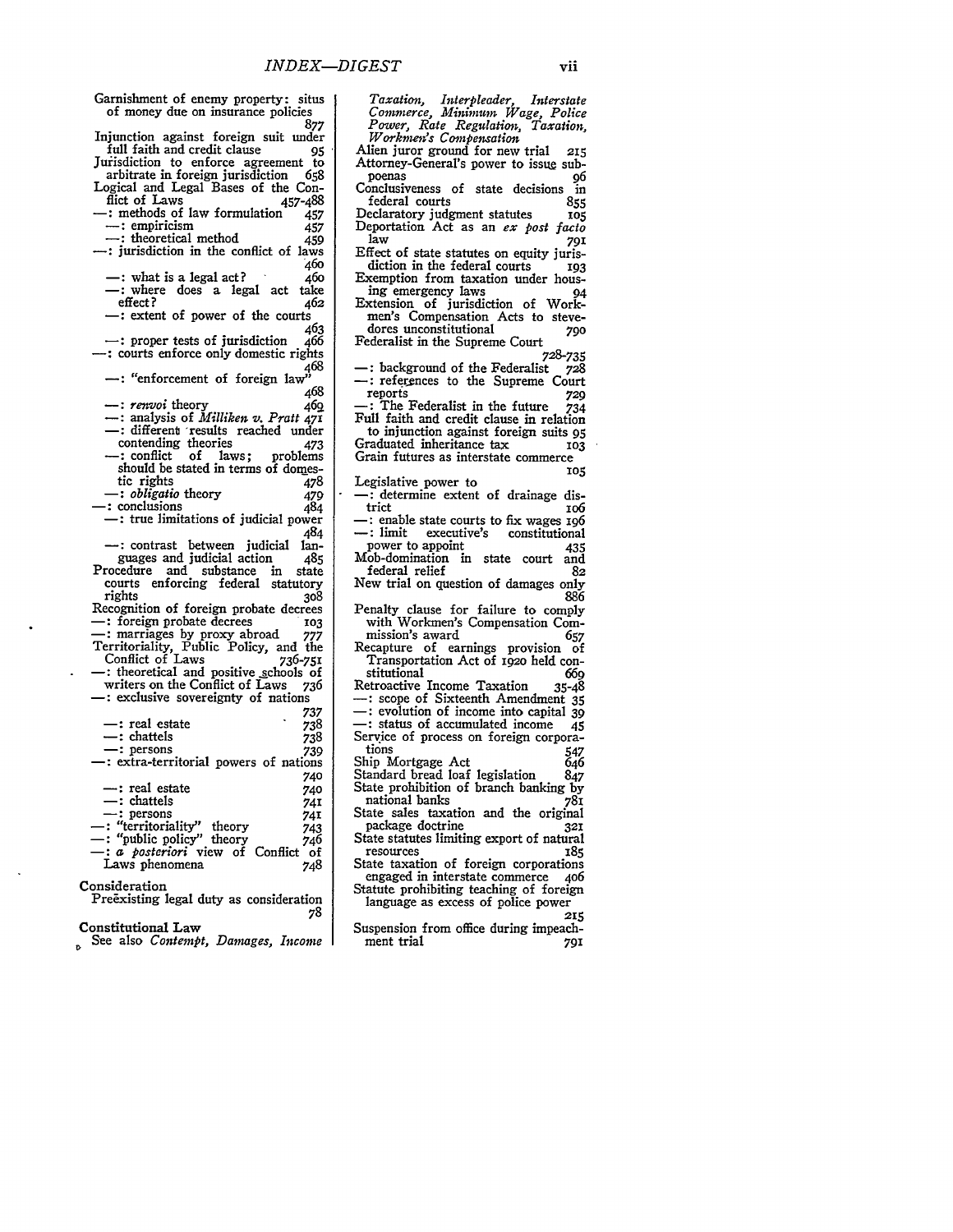**Contracts** 

- See also *Arbitration, Charter Parties, Infants, Mortgages, Sales, Specific* Performance
- Adoption of promoters' contracts by corporation by acceptance of benefits **203**

Agreement

- $\frac{1}{2}$ : not to enter county of plaintiff valid 446
- -: to agree *97* -: to arbitrate in foreign jurisdiction **<sup>658</sup>**
- Annulment of marriage for fraud **209** Anticipatory breach as affected by plaintiff's subsequent defective
- attempts to perform 659 Appointment of receiver as breach xo8<br>Arbitration contracts 90
- Arbitration contracts **90** Breach by plaintiff following defendant's breach due to inability to perform as a bai to recovery **ioI**
- Breach of government contract by ad-ministrative body in performance of ministerial duty **323** Damages
- -: computation of, for breach when foreign exchange is fluctuating 564 -: discharge by subsequent employer
- in mitigation of, for breach of contract of employment 67o -: for breach of contract to make a<br>will 214
- will 214 -: recoverable by vendee in install-ment land contract after termination
- by his own default 435 Donee beneficiary allowed to acquire<br>immunity from suit 106
- immunity from suit Implied warranty of fitness upon hiring
- a machine for a particular use **792** Options: first privilege to purchase 782
- Performance of express conditions precedent rendered impossible by other party<br>Preexisting legal duty as consideration

**78**

Sum certain in the action of debt Conversion

## See *Torts, Trover*

Corporations

- See also *Trusts, Unincorporated Associations*
- Acceptance of benefits by corporation as adoption of promoters' contracts **203**

Foreign corporations

- **-:** service of process on 547 **:** state taxation of where engaged in
- interstate commerce Injunction to prevent sale of assets for inadequate consideration; suit by minority against majority stock-<br>holders 436
- holders 436 Should the Doctrine of Ultra Vires be Discarded? 49-69<br>
-: English law 49
- **-:** English law 49

**-:** American law *<sup>50</sup>* -: where theory of special powers prevails 50 **-:** law where theory of general powers prevails<br>  $\therefore$  grounds<br>  $\therefore$  incapacity<br>  $\therefore$  illegality<br>  $\therefore$  illegality<br>  $\therefore$  notice<br>  $\therefore$  notice **-:** grounds **57** -: incapacity **59** --: illegality<br>--: notice --: notice 61<br>
--: public policy 63 -: public policy 63<br>
-: interest of creditors 65<br>
-: rights of stockholders 65<br>
-: estoppel 66 **-:** estoppel *66* -: judicial legislation **67 -:** conclusion **68** Stockholder's Suit-Corporate and Individual Grievances **58o-596 -:** derivative nature of the suit *580* **-:** representative character of the suit **583** nature of a business company as it appears to the stockholder 584 **-:** philosophy underlying the suit *587* **-:** corporate death **<sup>593</sup>** Contempt Constructive contempt in the federal courts **536** "Employees" within section 22 of the Clayton Act; constitutionality of provision for jury trial **791** Violation of injunction 215 Courts **See** also *Constitutional Law, Contempt, Interpleader* Administration of Justice in England **19o6** v. **1923- 838-840** Jurisdiction of Bankruptcy Court in summary proceeding 889 Mob-domination of state courts and federal review by habeas corpus 82 Number of judges in federal practice required to enjoin execution of ad-<br>ministrative orders ministrative orders **107** Power of state courts to enforce<br>federal statutes 636 federal statutes Procedure and substance in state courts enforcing federal statutory rights **308** State statutes on equity jurisdiction in the federal courts 193 **Covenants** Covenant not to quarry in residential district as covenant running with the land 447

Criminal Conversation

See *Husband and Wife*

Criminal Law

- See also *Criminal Procedure, Evidence, Extradition, Legal History* Entrapment by sheriff to commit crime
- 555 False pretenses distinguished from larceny **by** trick 446
- Malice aforethought in murder **528**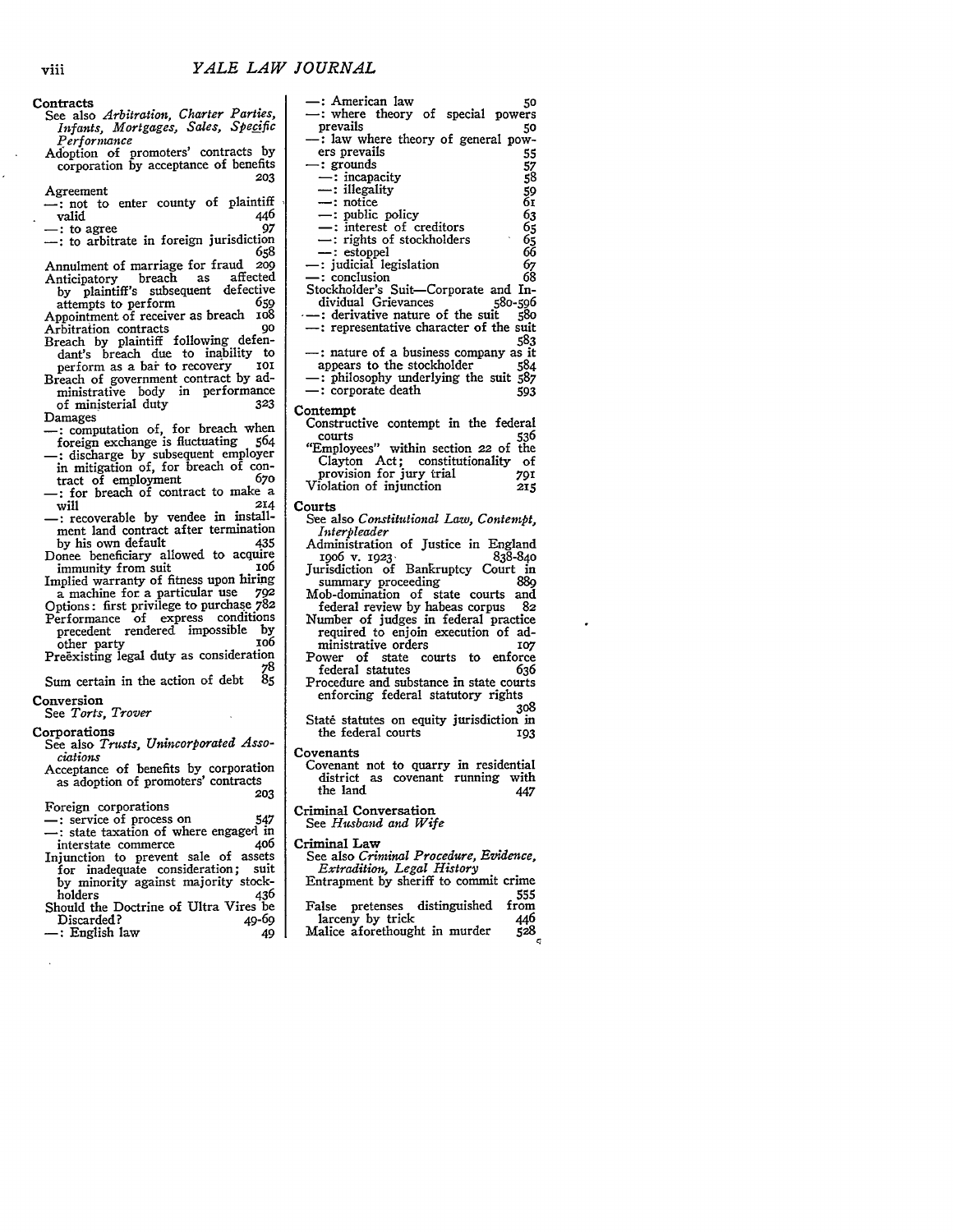| Presumption of coercion by husband in                                            | Ejec                        |
|----------------------------------------------------------------------------------|-----------------------------|
| criminal prosecution of wife<br>670                                              | Ba                          |
| Relegation of trial of facts to inferior<br>court by court of original jurisdic- | 1                           |
| tion<br>447<br>Robbery: forcible retaking of money                               | Eq                          |
| lost at gambling<br>792                                                          | I                           |
| Solicitation,<br>orator urging acts<br>οf<br>violence as<br>ο8                   | $_{\rm Emp}$<br>$_{\rm Se}$ |
| Criminal Procedure                                                               | Equi                        |
| New trial, alien juror ground for<br>215                                         | Se                          |
| Power of<br>courts to enforce<br>state<br>federal statutes<br>636                |                             |
| Damages                                                                          | Εf                          |
| recoverable by vendee in an<br>Amount<br>installment contract terminated         | Εf                          |
| by<br>his own default<br>435                                                     |                             |
| of<br>Apportionment<br>damages<br>by<br>jury                                     |                             |
| between joint wrongdoers<br>213<br>Constitutionality of statute<br>providing     | Ej<br>Ju                    |
| trials<br>for<br>new<br>on questions<br>of                                       | Ju                          |
| 886<br>damages only<br>Determination when foreign exchange                       |                             |
| is fluctuating<br>564                                                            |                             |
| Discharge by subsequent employer<br>in                                           |                             |
| mitigation of damages of contract of<br>employment<br>670                        |                             |
| Exemplary damages in malicious prose-                                            |                             |
| cution<br>204<br>Foreclosure of mortgage for amount of                           |                             |
| debt rather than penal bond where                                                | Li                          |
| former exceeds latter<br>324                                                     | Ević                        |
| Jurisdiction of equity to award 437<br>Limitation of damages for breach of       | Α                           |
| contract to make a will<br>214<br>Measure of                                     |                             |
| -: for<br>non-acceptance, under<br>sales                                         |                             |
| contract<br>443<br>: for committing sane person to hos-                          | Aı                          |
| pital for insane<br>891                                                          | Cc                          |
| Mitigation of, upon overpayment<br>on<br>deposit for a specific purpose<br>780   |                             |
| Debt                                                                             | $\mathsf{C}$                |
| Sum certain in the action of debt<br>85                                          |                             |
| Declaratory Judgments<br>See Constitutional Law                                  | Cс                          |
| Defamation                                                                       | н                           |
| See Libel and Slander                                                            |                             |
| Deposits<br>See Banks and Banking                                                |                             |
| Descent and Distribution                                                         | Pı                          |
| Effect of bigamous marriage on statu-<br>tory right of inheritance<br>878        | U.                          |
| Right of a life tenant to share in limi-                                         |                             |
| tation over to testator's heirs at law                                           | w                           |
| 891<br>Disseisin                                                                 | Exe                         |
| See Adverse Possession                                                           | In                          |
| Divorce<br>See Marriage and Divorce                                              | R۰                          |
| <b>Easements and Licenses</b>                                                    |                             |
| $\bullet$                                                                        |                             |

Interference **by** third parties with the privilege of a licensee 642 Revocability after expenditures **by** licensee **<sup>560</sup>**

| Ejectment                                                                                                  |         |
|------------------------------------------------------------------------------------------------------------|---------|
|                                                                                                            |         |
|                                                                                                            |         |
| Balance of convenience when lessor<br>was wrongfully disseised by lessee                                   |         |
| latter made valuable improvements                                                                          |         |
|                                                                                                            | 660     |
| Equitable                                                                                                  |         |
| relief against, based                                                                                      | on      |
| mutual mistake as to boundary                                                                              | 2II     |
| Employers' Liability Act                                                                                   |         |
|                                                                                                            |         |
| See Workmen's Compensation                                                                                 |         |
| Equity                                                                                                     |         |
| See <i>Cancellation and Reformation of</i>                                                                 |         |
| Instruments, Interpleader, Specific                                                                        |         |
|                                                                                                            |         |
| Performance                                                                                                |         |
| Effect of state statutes on equity juris-<br>diction in federal courts 193                                 |         |
|                                                                                                            |         |
|                                                                                                            |         |
|                                                                                                            |         |
|                                                                                                            |         |
| Effect of tenant holding over under<br>emergency rent laws upon executory<br>contract for sale of land 564 |         |
| Ejectment, equitable relief against                                                                        | 211     |
|                                                                                                            |         |
| Jurisdiction to award damages 437<br>Jurisdiction to Protect Personal Rights                               |         |
|                                                                                                            |         |
|                                                                                                            | 115-132 |
| : in general                                                                                               | 115     |
| -: assault and battery                                                                                     | 117     |
|                                                                                                            |         |
| -: defamation                                                                                              | 118     |
| -: right of privacy                                                                                        | 122     |
|                                                                                                            |         |
| -: protection of family relations 126<br>--: protection of rights of members of                            |         |
|                                                                                                            |         |
| voluntary associations                                                                                     | 127     |
| ∙: miscellaneous cases                                                                                     | 120     |
| Literary property                                                                                          | 888     |
|                                                                                                            |         |
|                                                                                                            |         |
| Evidence                                                                                                   |         |
| Admissibility of:                                                                                          |         |
| -: evidence of trade usage                                                                                 | 172     |
|                                                                                                            |         |
| -: relevant prejudicial handwriting                                                                        |         |
|                                                                                                            | 205     |
| -: trail of bloodhounds                                                                                    | 216     |
| Ancient documents as an exception to                                                                       |         |
| the hearsay rule                                                                                           |         |
|                                                                                                            | 412     |
| Compulsory physical examination of                                                                         |         |
| defendant in breach of promise action                                                                      |         |
|                                                                                                            | 444     |
| Confessions distinguished from admis-                                                                      |         |
|                                                                                                            |         |
| sions; trustworthiness when induced                                                                        |         |
|                                                                                                            |         |
| by promises or threats 783<br>Corpus delicti: proof of, after extra-                                       |         |
| judicial confession                                                                                        | 446     |
| Hearsay rule                                                                                               |         |
|                                                                                                            |         |
| -: admissibility of baptismal record                                                                       |         |
| to evidence date of birth                                                                                  | 564     |
| : spontaneous declarations                                                                                 | 889     |
| Procedure and substance in state courts                                                                    |         |
|                                                                                                            |         |
|                                                                                                            |         |
| enforcing federal statutory rights 308<br>Use of psychological tests to determine                          |         |
| the credibility of witnesses                                                                               |         |
| ule creationity of witnesses 771<br>Waiver by client of privilege as to                                    |         |
| communication of attorney                                                                                  | 782     |
|                                                                                                            |         |
| Executors and Administrators                                                                               |         |
| Income accruing during administration                                                                      |         |
| of estate                                                                                                  | 67I     |
| Reimbursement for expense of unsuc-<br>cessfully litigating a will contest 437                             |         |

Extradition Fugitives from justice; necessity for physical presence at time of commission of crime **784**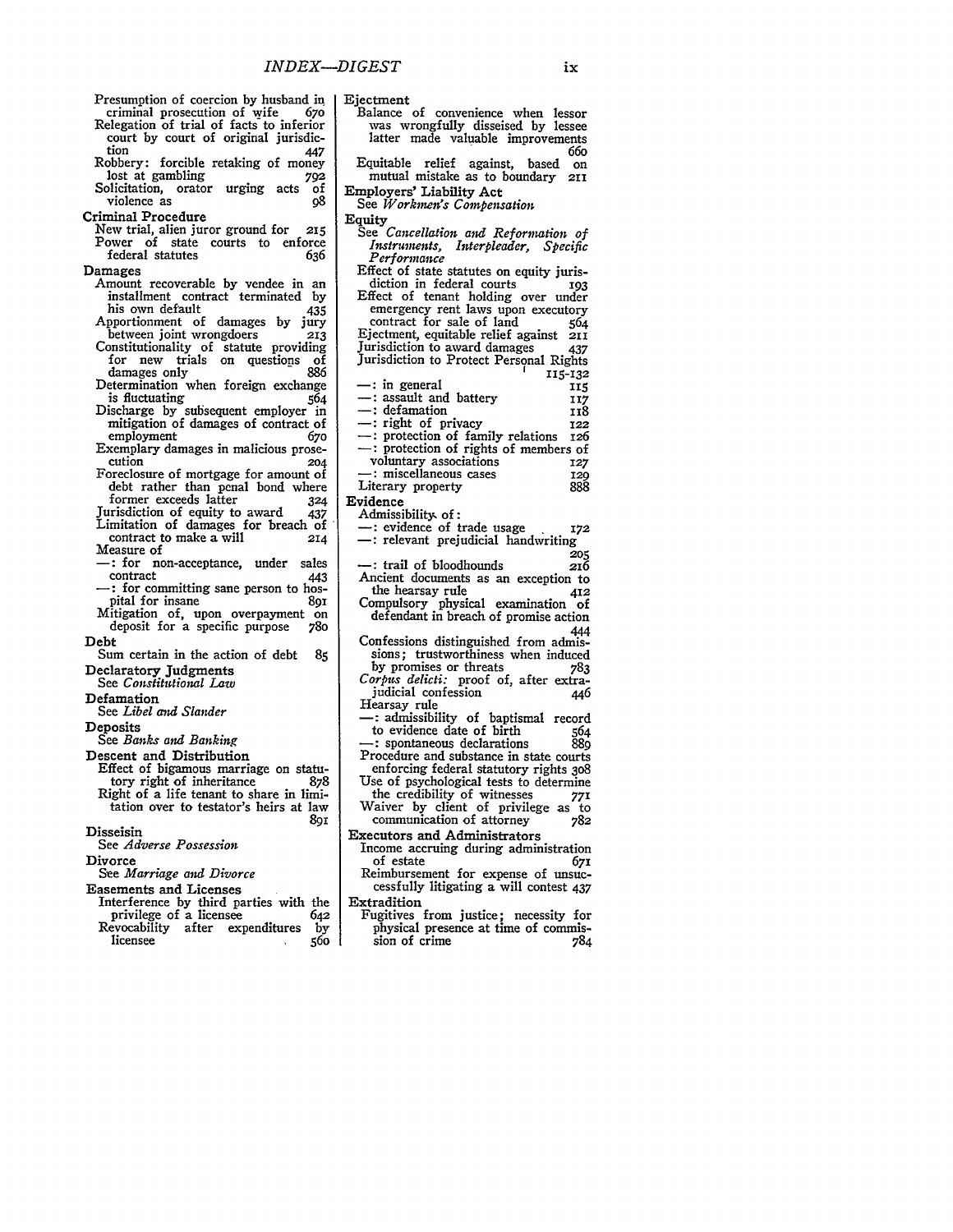Federal Courts See *Courts*

## Fixtures

Disseisor's right in fixtures installed by him **100**

Foreign Law

*See Administrative Law, Conflict of Laws, International Law*

Fraud See also *Contracts, Legal Ethics, Mar-*

*riage and Divorce* Annulment of marriage for fraud *2o9* Future Interests

See *Vested, Contingent and Future Interests*

Gaming

- Transfer of title upon payment of losses in connection with robbery **792** Garnishment
- Enemy property; *situs* of money due on insurance policies 877
- Habeas Corpus " Mob-domination of state courts and<br>federal review by habeas corpus 82
- federal review **by** habeas corpus **82** Harter Act

See *Admiralty, Carriers*

Hearsay

See *Evidence*

Husband and Wife See also *Agency, International Law,*

*Marriage and Divorce* Action for personal tort by wife against<br>husband 315

husband 315 Annulment of marriage for fraud *209* Bigamous marriage: effect on statutory right of inheritance <sup>878</sup> Criminal conversation **-** action by wife

**,07** Estates by entireties in personal<br>property 438 property

Presumption of coercion by husband in criminal prosecution of wife **670** Wife's interest in community property

Impeachment See *Constitutional Law*

Income Taxation

- Income Tax Liability of Annuities and Similar Periodical Payments 229-247
- **-:** in general **229**
- **-:** commercial annuity contracts **<sup>235</sup>** -: non-commercial annuity transactions **238** -: terminable rights to the income of
- property held in trust 243<br>
--: terminable charges on property,<br>
created by will 246<br>
--: conclusion 247<br>
Retroactive Income Taxation 35-48
- 
- 
- -: scope of Sixteenth Amendment 35<br>-: evolution of income into capital 39
- **-:** status of accumulated income 45
- 

Industrial Courts and Legislation Constitutionality of wage-fixing provisions in Kansas Industrial Court Act 196

### Infants

See also *Master and Servant, Workmen's Compensation*

Disaffirmance of agent's contract **by 790**

Power to disaffirm partnership contract<br>and recover contribution 558 and recover contribution **558**

- Inheritance Taxation
	- Graduated inheritance tax, constitu-<br>tionality of 103 tionality of **103** Income accruing during administration<br>of estate 671 of estate *671*

### Injunctions

- Against action of ejectment, on ground of mutual mistake as to boundary **21i** Balance of convenience in cases of trespass to land **205** Constitutionality of injunction against foreign suit **95**<br>
iury to crops 6 107 Injury to crops
- Number of judges required in federal practice to enjoin execution of administrative orders 107 To abate a nuisance; overhanging
- structure 557 To prevent
- -: breach of employers contract by<br>union members at behest of union 440 negotiation of promissory notes illegally obtained 553 -: sale of assets for inadequate consideration; suit by minority against<br>majority stockholders (436) majority stockholders 436
- Trade secrets learned by fair means 439
- Innkeepers
- Statutory limitation of liability for loss<br>of guest's goods 657 of guest's goods

## Insurance

**541**

- Death in battle as death by accident *206* Execution of insured as a defense **889** Payment of premiums with stolen funds; beneficiary's right **207** Powers not available to creditors of insured **-:** to change beneficiary **325**
- **-:** to surrender policy **325** Remainderman's interest in issued to life tenant<br>itus of money due on policies 877 Situs of money due on policies

International Law

See also *Aliens, Naturalization* Armed merchant vessels (439) Eighteenth Amendment as a violation of International Law **72**

 $-$ : taxation of property of 208<br>  $-$ : waiver of immunity by 418 -: waiver of immunity by German-American Mixed Claims Commission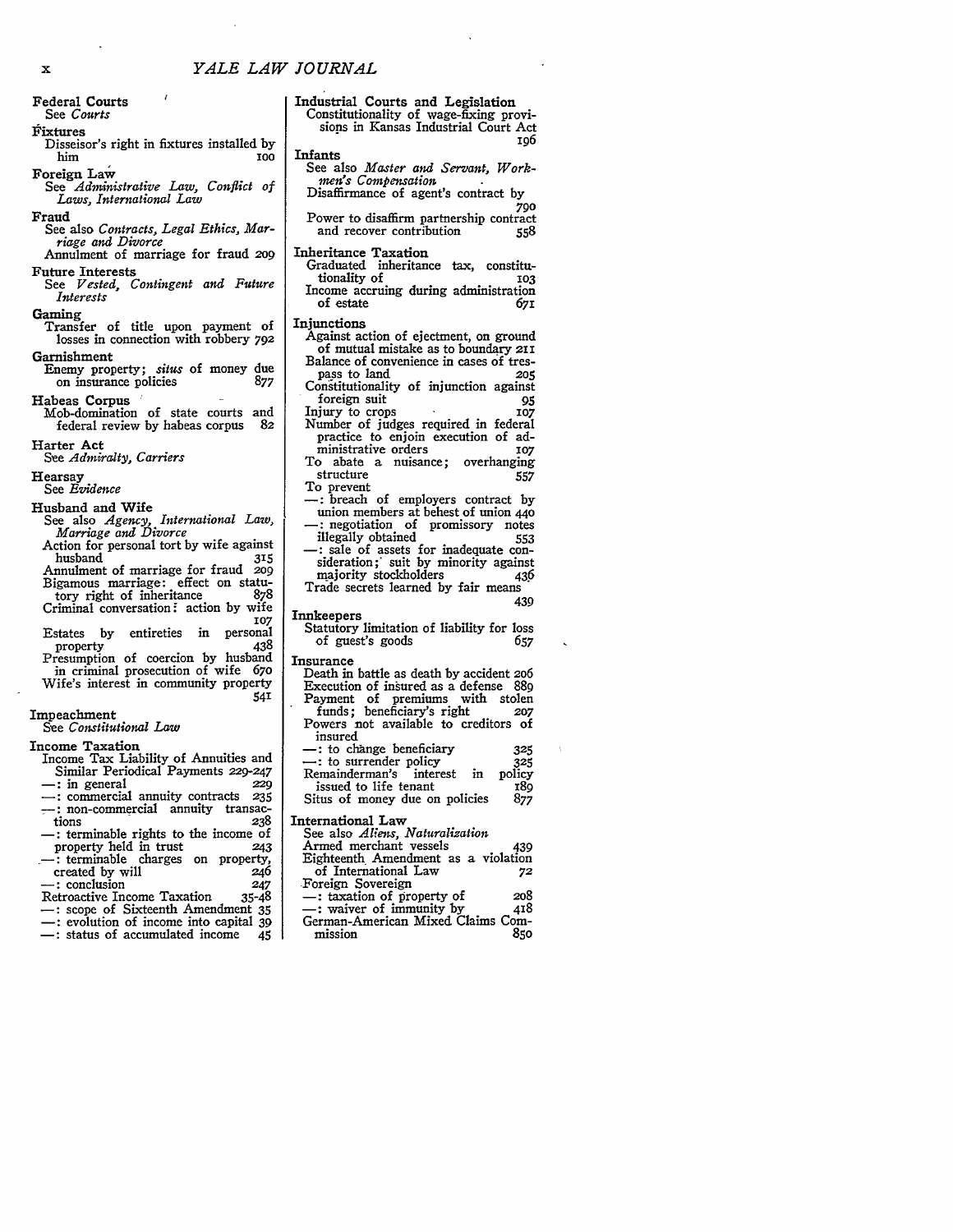| New Married Women's<br>Citizenship<br>Law<br>159-171                              | Judgments<br>Declaratory Judgment statutes<br>105                              |
|-----------------------------------------------------------------------------------|--------------------------------------------------------------------------------|
| - : historical background<br>159                                                  | Inconsistency between cause of action                                          |
| -: foreign and Roman law as to citi-                                              | and<br>relief demanded; effect<br>оf                                           |
| 161<br>zenship of married women                                                   | answer upon prayer for judgment                                                |
| - : marriage of alien woman to Ameri-<br>162<br>can citizen                       | 881<br>Res adjudicata: conclusiveness of find-                                 |
| - marriage of American woman to                                                   | ing of fact in prior bankruptcy pro-                                           |
| 165<br>alien                                                                      | ceeding<br>880                                                                 |
| 167<br>-: international complications                                             | <b>Jurisdiction</b>                                                            |
| Sale of German-owned patents under                                                | Mob-domination of state courts<br>and                                          |
| the Trading with the Enemy Act as<br>760<br>amended                               | federal review by habeas corpus<br>82                                          |
| Statute of limitations as affecting alien                                         | Jurisprudence                                                                  |
| enemies' right to sue under Work-                                                 | See Legal Analysis and Terminology                                             |
| men's Compensation Act<br>505                                                     | Administration of Justice in England                                           |
| Interpleader                                                                      | 1900 v. 1923<br>838                                                            |
| liability<br>Applicant denying<br>cannot                                          | Jury                                                                           |
| 879<br>interplead                                                                 | Alien juror ground for new trial<br>215<br>Apportionment of damages<br>between |
| Interstate Interpleader<br>685-727                                                | joint wrongdoers<br>213                                                        |
| 685<br>- : introductory remarks<br>$-$ : decisions in the British Empire 687      | Kansas Industrial Court                                                        |
| -: jurisdiction to grant interpleader                                             | See Industrial Courts and Legislation                                          |
| 687<br>against non-residents                                                      | Labor                                                                          |
| 688<br>-: should notice be served?                                                | See Injunctions, Trade Unions                                                  |
| -: may the non-resident be en-<br>joined from suing the holder in                 | Landlord and Tenant                                                            |
| domestic courts<br>бот                                                            | Emergency rent law: effect of tenant                                           |
| - close the interpleader decree                                                   | holding over upon executory con-                                               |
| bar a foreign suit?<br>693                                                        | tract for sale of land<br>564                                                  |
| $-$ : the proceeding not in rem<br>694<br>-: influence of the Constitution<br>696 | Jointly liable to licensee for injuries                                        |
| $-$ : problem when the res is a chattel                                           | from known, concealed defect<br>662<br>Perpetual leases<br>268                 |
| 697                                                                               |                                                                                |
| $-$ : when $res$ is debt does personal                                            | Law School<br>Law School 1923-1924<br>71                                       |
| jurisdiction over debtor<br>confer                                                |                                                                                |
| jurisdiction in rem<br>702<br>- situation when stakeholder pays                   | Legal Analysis<br>Logical interchangeability of alterna-                       |
| fund into court<br>710                                                            | tive and hypothetical pleadings<br>379                                         |
| - power of state courts to bind non-                                              | Legal Analysis and Terminology                                                 |
| residents by interpleader<br>71I                                                  | Rights and duties<br>501-527                                                   |
| -: does state interpleader decree bar<br>suit in another state?<br>71I            | - : in general<br>501                                                          |
| - c does state interpleader decree bar                                            | $\equiv$ : inherent rights<br>505                                              |
| suit in the same state?<br>715                                                    | - moral rights and duties<br>505<br>- equitable rights                         |
| - : will notice of interpleader to a                                              | 500<br>$\rightarrow$ : rights vary with the community                          |
| non-resident claimant be issued 718<br>-: various remedies<br>718                 | 507                                                                            |
| - bi-state interpleader proposed                                                  | $\leftarrow$ : property rights<br>509                                          |
| 725                                                                               | -: future and conditional rights 511<br>- absolute duties                      |
| <b>Interstate Commerce</b>                                                        | 514<br>: varieties of societal sanctions<br>517                                |
| Grain Futures Act<br>105                                                          | —: in criminal law<br>517                                                      |
| State sales taxation and the original                                             | $-$ : in international law<br>519                                              |
| package doctrine<br>321<br>State taxation of foreign corporations                 | -: necessity of affirmative action                                             |
| engaged in interstate commerce 406                                                | 519<br>-: is "international law" a proper                                      |
|                                                                                   | term?<br>52,                                                                   |
| <b>Intoxicating Liquors</b>                                                       | -: breach of duty consists of conduct                                          |
| Eighteenth Amendment as a violation<br>of International Law<br>72                 | not of its consequences<br>52                                                  |
| Power of state courts to enforce federal                                          | -: duty to use care<br>524                                                     |
| 636<br>statutes                                                                   | Legal Ethics                                                                   |
| Joint Wrongdoers                                                                  | Cramming bar applicants as unprofes<br>870<br>sional conduct                   |
|                                                                                   |                                                                                |

Joint Wrongdoers Apportionment of damages between, **by** jury **213**

Inconsistency between cause of action and relief demanded; effect of answer upon prayer for judgment 88i *cata:* conclusiveness of finding of fact in prior bankruptcy proceeding **889** nation of state courts and federal review **by** habeas corpus **82** Jurisprudence See *Legal Analysis and Terminology* Administration of Justice in England i9o6 **v. 1923 838** r ground for new trial 215 nent of damages between ongdoers **213** lustrial Court See *Industrial Courts and Legislation* See *Injunctions, Trade Unions* nd Tenant  $\gamma$  rent law: effect of tenant over upon executory con-<br>sale of land 564 tract for sale of land  $564$ Jointly liable to licensee for injuries from known, concealed defect **662** Perpetual leases *268* Law School **1923-1924 71** ysis Logical interchangeability of alterna-tive and hypothetical pleadings **379** Legal Analysis and Terminology Rights and duties **5o1-527**  $\overline{\phantom{0}}$  in general  $\overline{\phantom{0}}$  501 **-:** inherent rights **505 -:** moral rights and duties *5o5 table rights* **-:** rights vary with the community **507 -:** property rights **5o9 -:** future and conditional rights **511 -:** absolute duties **514** -: varieties of societal sanctions 517 **-:** in criminal law **517 -:** in international law **519** essity of affirmative action **519** --: is "international law" a proper term? **523 -:** breach of duty consists of conduct, ts consequences **524 c c 524** Legal Ethics

bar applicants as unprofes-<br>onduct 879 sional conduct **879** Misrepresentation to the court ground<br>for disbarment 558 for disbarment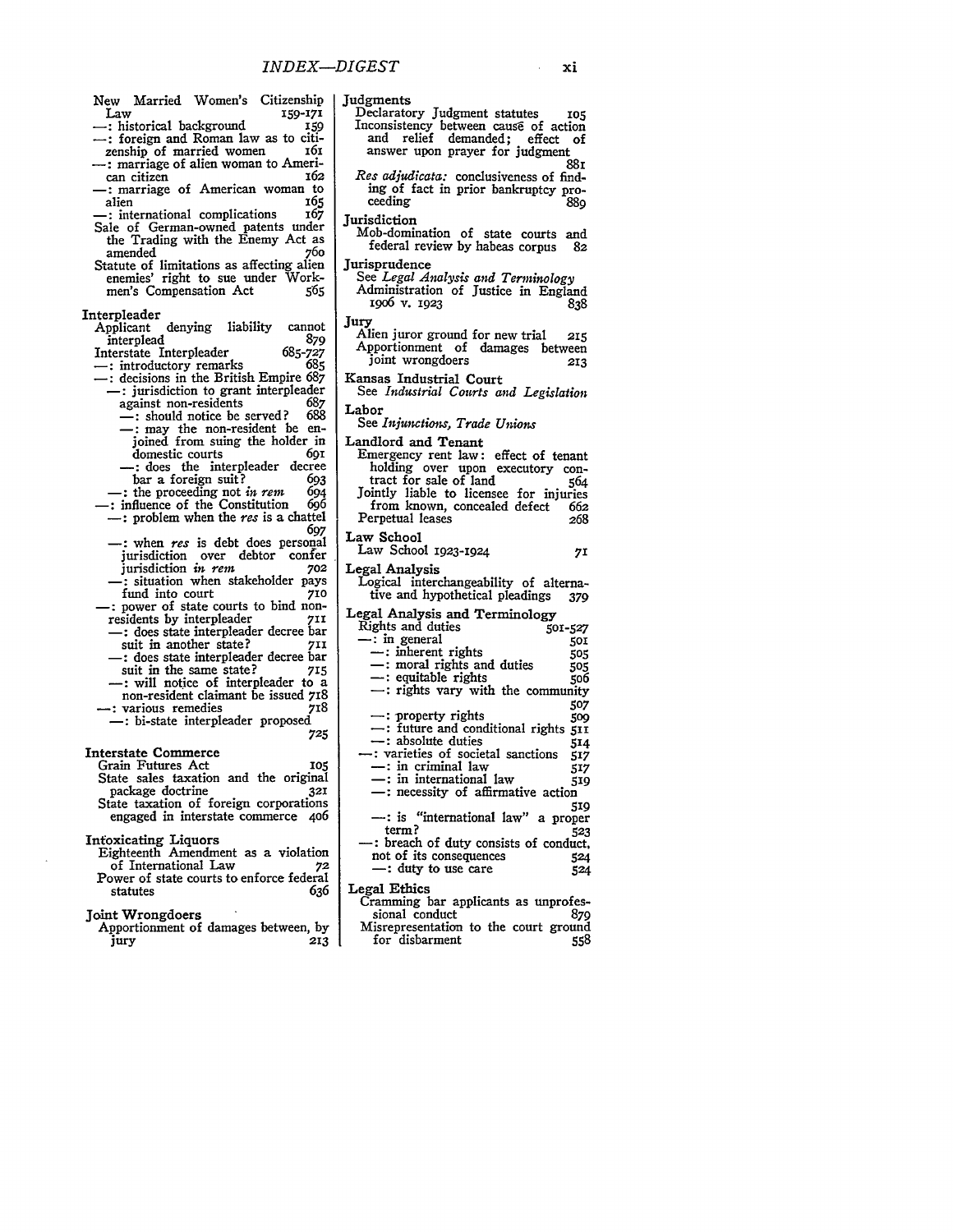Legal History First British Courts in Canada 571-58o - : organization and development **571**<br>- : early civil cases **574** 

-- early civil cases 574<br>-- early criminal cases 577 early criminal cases *577* Liability of carriers of goods by sea 133<br>528

Malice aforethought **528**

Origins of the Action of Trespass 700-816

to the appeal of felony<br>799<br>209 - the need for action for damages  $-$ : need for action for damages

-: compromises in civil and criminal

- actions *<sup>803</sup>* -: development of such actions in the
- 
- rowal courts 807<br>courts 807<br>courts 807<br>time certain in the action of debt
- Sum certain in the action of debt **85** Tenure in the United States
- **-:** the signs of tenure at the present
- -: analysis of the concept of tenure **-251**
- $-$ : tenure in English law 253<br> $-$ : prior to 1290 253 --: prior to **1290** 253<br>--: after 1290 255 : after **129o 255**
- $-$ : royal grants in the New World 256
- decay of tenure in the United<br>States 250 States 259<br>
<del>259</del> metature 260
- 
- <sup>1</sup>: by statute 260<br><sup>260</sup> in the absence of statute 263  $-$ : in the absence of statute  $263$ <br>-: present day tenure  $263$
- 
- $\frac{1}{263}$  : between state and owner 263<br>  $\frac{1}{263}$  : between grantor and grantee 265
- **-:** perpetual leases 268 -:summary **270**
- 
- Libel and Slander

Injurious falsehood unactionable in absence of malice Jurisdiction of equity to protect from **1x8**

Power of municipality to sue for **io8** Privilege of publication to moral uplift society by member thereof

Limitation of Actions

See *Bills of Lading, Carriers*

## Malicious Prosecution

Award of excessive exemplary damages *204*

### Mandamus

Reinstatement after illegal dismissal *99* Relegation of trial of facts to inferior court **by** court of original jurisdiction

## Maritime Law

See *Admiralty*

Marriage and Divorce

Adultery of petitioner no bar to divorce **89o** Annulment for misrepresentation of citizenship **793** Annulment for fraud **209** 

Extra-territorial effect of the divorce *a mensa et thoro* and of statutory prohibitions on remarriage 426 Recognition of marriages **by** proxy abroad **777** Master and Servant Constitutionality of wage-fixing **by** state courts <sup>196</sup> Injury to infant illegally employed under Workmen's Compensation Act **671** Minimum Wage Economic Aspect of Minimum Wage Legislation 489-500<br>
-: economic theories of wage 489<br>
--: Wages Fund theory 490 -: Wages Fund theory **490**  $-$ : Productivity theory -: Marginal Productivity theory **491** -: effect of legal theories on wage<br>494 --: Minimum Wage decision 494<br>--: deductive logic of majority 494  $-$ : deductive logic of majority -: interpretation of fifth amend-<br>ment 405 the resultivity and desirability of eco-<br>nomic and legal cooperation 408 nomic and legal coöperation Mistake Equitable relief based on mutual mistake against ejectment proceedings **211** Mortgages See also *Admiralty, Chattel Mortgages, Constitutional Law* Defenses available to grantee assuming an invalid mortgage **2IO** Foreclosure where amount of debt<br>exceeds penal bond 324 exceeds penal bond Oral agreement to execute accompanied<br>by deposit of title deeds 785 by deposit of title deeds Municipal Corporations Power to sue for libel in the ros State regulation of contracts between municipalities and public utilities **211** Statutory limitation on expenditures, exceeded **by** employment of emer- gency police **<sup>99</sup>** Tort immunity of respecting negligence of police officer **216** Nationality See *International Law, Naturalization* Naturalization

- Cancellation of naturalization certificate by change of domicile **552**
- Negligence See also *Pleading*
	- As affecting statutory limitation of innkeepers' liability for loss of guests' goods 657 Duty to anticipate capricious act of child 88o Immunity of municipal corporation
	- respecting police officer's negligence **26**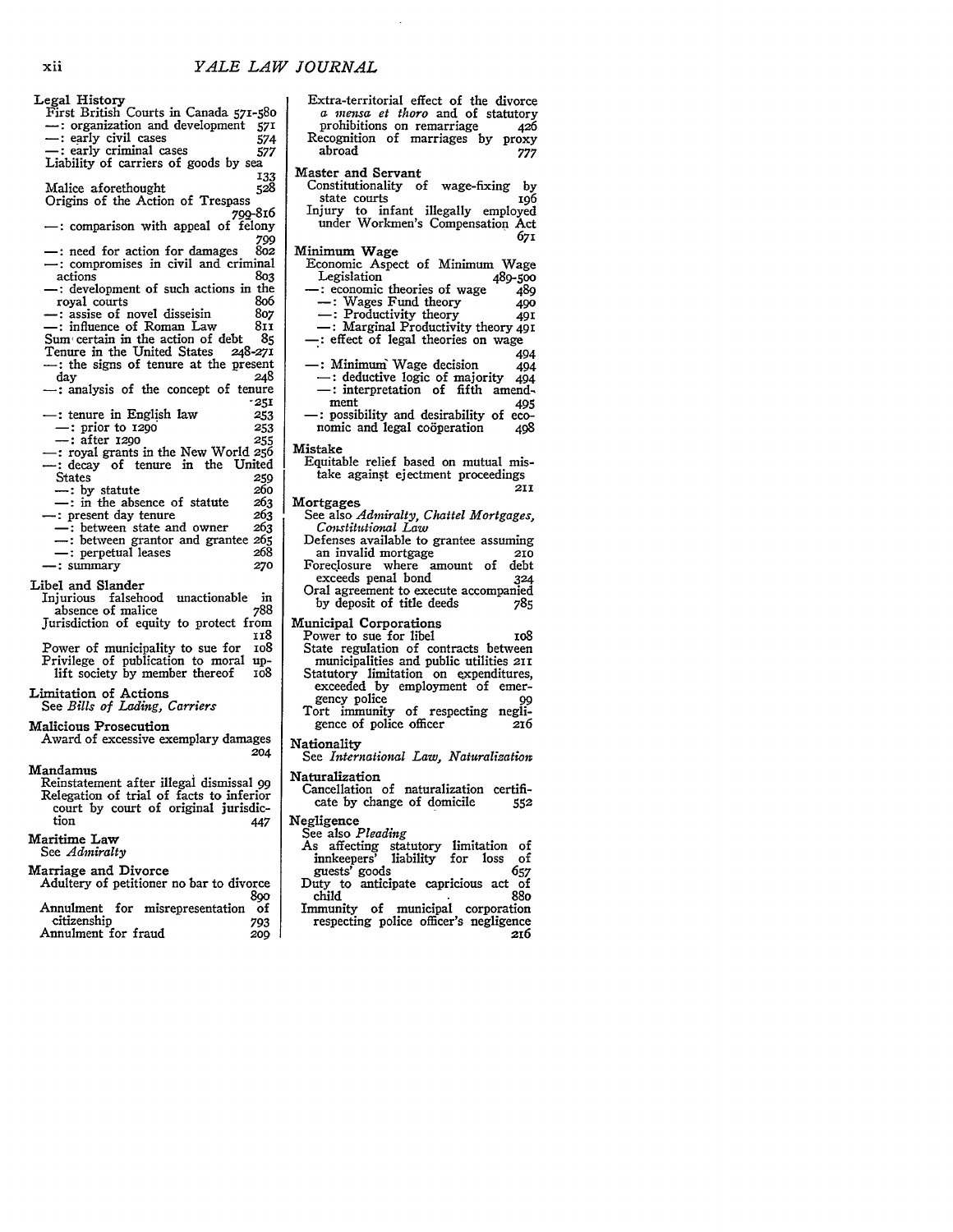- Injury to a person assisting another in danger 671 Landlord and tenant jointly liable to
- licensee for injuries from known,<br>concealed defect 662 concealed defect
- Negotiable Instruments See *Bills and Notes*

## Nuisance

See *Injunctions, Torts*

Options

First privilege to purchase 782

- Parent and Child Actions for personal tort **by** child
- against parent **315** Partial emancipation as against father's creditors *663*
- Partnership
- See also *Unincorporated Associations* Compensation to executrix of deceased partner upon liquidation by surviving<br>partners 216
- partners **216** Power of infant to disaffirm and re- cover contribution **<sup>558</sup>**
- Purchase of reversion of partnership lease by one partner Right of executrix of deceased partner
- to compensation on liquidation by surviving partner

## Patents

See also *International Law*

Abandonment of right to patent by delay after filing invention **<sup>441</sup>**

Personal Property

- See also *Sales*
- Delivery upon sale of going concern<br>when in the possession of third<br>parties 787
- parties 787<br>states by entireties in 238 Estates by entireties in Gift of chose in action by unsealed<br>writing to bailee 662 writing to bailee

Persons

See *Husband and Wife, Infants. Marriage and Divorce, Parent and Child* Actions for personal tort by wife against husband and child against parent **315**

Photographs See *Right of Privacy*

- Pleading
- See also *Unincorporated Associations* Alternative and Hypothetical Pleading **365-382**
- **-:** alternative pleadings **<sup>365</sup>** -: as affected **by** the objection of
- uncertainty **365 -:** as regards the opposing party 365 -: as regards the pleader *<sup>367</sup>* **-:** as regards the opposing party 305<br>
-: as regards the pleader 367<br>
-: recent tendency 369
- 
- 
- -: as to parties 369<br>-: as to subject matter 372  $-$ **:** as to subject matter
- 
- **-:** to regard as defect of form *<sup>375</sup>* **-:** inconsistency in *<sup>376</sup>*
- : hypothetical pleading **<sup>377</sup> :** at common law *<sup>377</sup>* **-:** logical interchangeability of hypothetical with alternative plead-<br>ings 379 ings **379** Balance of convenience doctrine; under what forms **of** action applied 660<br>817-837 Code Cause of Action 817-837<br>
-: delusive exactness of the codes 817<br>
-: "cause of action" as used in the<br>
code<br>
code code **<sup>820</sup> -** various definitions of cause of action **<sup>823</sup> -:** operative facts as the cause in -: some applications of the suggested<br>test 832 test 832 Counterclaims under modern codes 862 Negligence generally alleged good as against demurrer 559 New trial on question of damages only 886 Prayer for judgment; inconsistency between cause of action and relief demanded: effect of answer **881** Police Power Housing emergency laws 94<br>Limitation of height of buildings 554 Limitation of height of buildings Resale price regulation of theater<br>tickets 434 tickets 434<br>tandard bread loaf legislation 847 Standard bread loaf legislation State limitation of export of natural<br>resources 185 resources<br>State prohibition of -: branch banking by national banks<br>constitutional banks constitutional 78r **-:** teaching of foreign language un- constitutional **<sup>215</sup>** Possession Is sufficient to maintain trespass against subsequent salvor Practice See also *Courts, Evidence, Interpleader, Pleading, Process, Statutes* Admiralty: requirement of security<br>from libellant where cross libel is<br>filed 660 filed **669** Federal practice: number of judges required to enjoin administrative order **107** New trial, alien juror ground for **215**
- Probate
- See *Descent and Distribution. Executors and Administrators, Wills*

Process

- See also *Unincorporated Associations* Service of process on foreign corpora-<br>tions 547 tions **Profits**
- Sale of standing timber: when title<br>nasses passes
- Prohibition
- See *Intoxicating Liquors*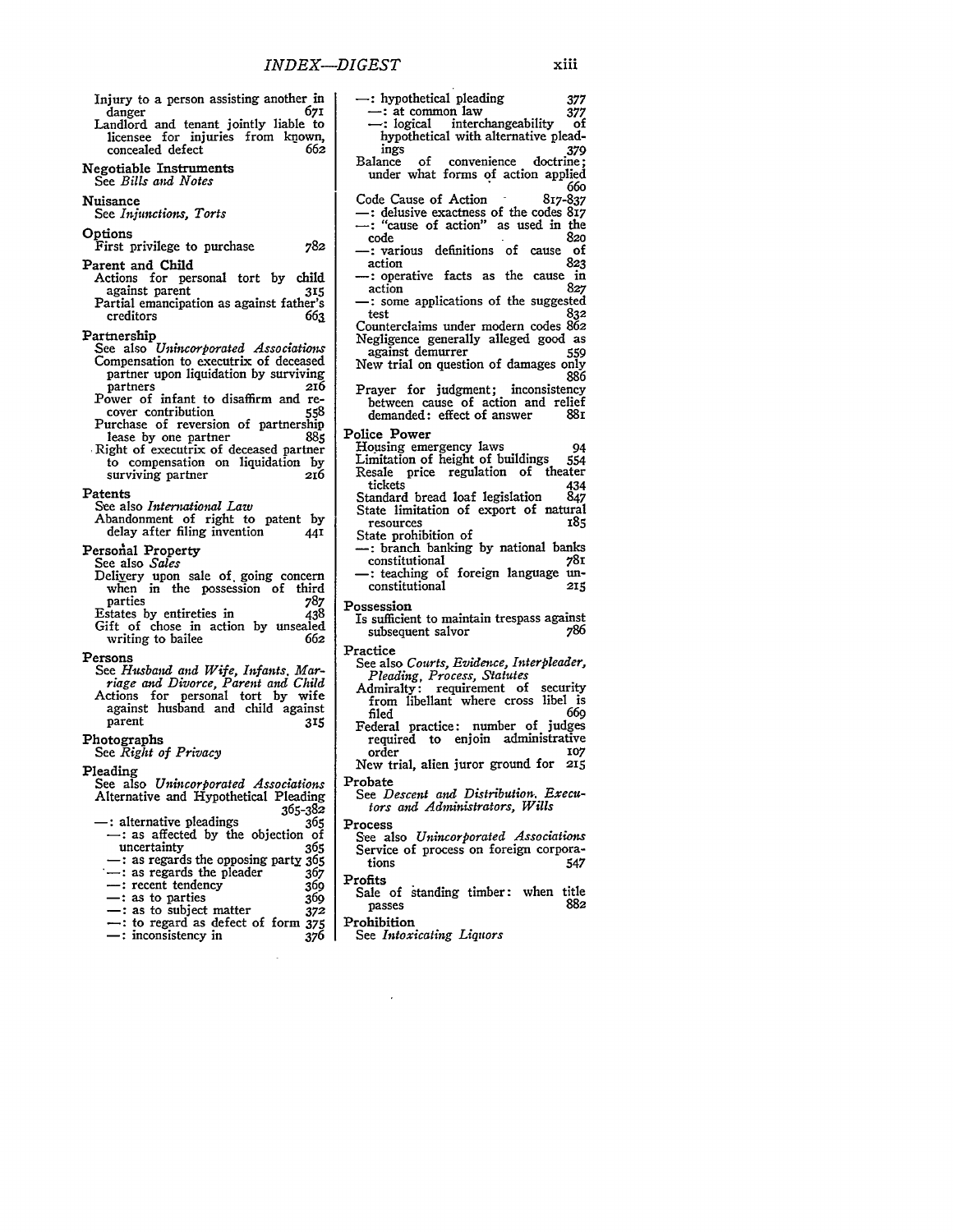| Property<br>See Personal Property, Real Property                                                                                                                                                                                                                                                                                                                                               |
|------------------------------------------------------------------------------------------------------------------------------------------------------------------------------------------------------------------------------------------------------------------------------------------------------------------------------------------------------------------------------------------------|
| Public Service Law<br>See also Carriers, Rate Regulation<br>Duty of a carrier transporting em-<br>ployees of another 423<br>Privilege of street railway to discon-<br>tinue service<br>565<br>State regulation of contracts between<br>municipalities and public utilities 211                                                                                                                 |
| Public Utilities<br>See Public Service Law                                                                                                                                                                                                                                                                                                                                                     |
| Quasi-Contracts<br>Breach of contract by plaintiff follow-<br>ing defendant's breach due to ina-<br>bility to perform as a bar to recovery<br><b>101</b>                                                                                                                                                                                                                                       |
| Money loaned under mistake as to<br>authority of agent<br>664<br>Payment to innocent third party credi-<br>tor of forger 561                                                                                                                                                                                                                                                                   |
| Railways<br>See <i>Carriers</i>                                                                                                                                                                                                                                                                                                                                                                |
| Rate Regulation<br>Valuation of Leased Railroad Property                                                                                                                                                                                                                                                                                                                                       |
| 272-284<br>-: classification of leased property 272<br>-: property course in valuation of<br>such property<br>274<br>-: present practice<br>279<br>-: necessity and practicability<br>of<br>change<br>282                                                                                                                                                                                      |
| Real Property<br>See also Actions, Adverse Possession,<br>Covenants, Descent and Distribution,<br>Easements and Licenses, Ejectment,<br>Fixtures, Injunctions, Landlord and<br>Tenant, Trespass, Vested, Contin-<br>gent, and Future Interests<br>Tenure in the United States<br>248-272<br>-: the signs of tenure at the present<br>day<br>248<br>-: analysis of the concept of tenure<br>251 |
| -: tenure in English law<br>253<br>$-$ : prior to 1290<br>$-$ : after 1290<br>253<br>255<br>-: royal grants in the New World 256                                                                                                                                                                                                                                                               |
| -: decay of tenure in the United<br>States<br>259<br>-: by statute<br>260                                                                                                                                                                                                                                                                                                                      |
| $\therefore$ in the absence of statute<br>263<br>- : present day tenure<br>263<br>- between owner and state<br>263<br>-: between grantor and grantee 265<br>-: perpetual leases<br>268<br>$-$ : summary<br>270                                                                                                                                                                                 |
| Receivers<br>Appointment of, as breach of execu-<br>tory contract<br>108                                                                                                                                                                                                                                                                                                                       |
| Replevin<br>Accidental destruction of property                                                                                                                                                                                                                                                                                                                                                 |

replevied; statutory bond 890

Res Adjudicata Conclusiveness of finding of fact in prior proceeding in bankruptcy **889** Right of Privacy Jurisdiction of equity to protect *122* Roman Law<br>Interpolations in the Digest Interpolations in the Digest 343-365<br>
-: sources of 343<br>
-: nature of 344<br>
-: tests for discovery of 345<br>
--: poor grammar 346 -: poor grammar<br>
-: poor logic 347 --: poor logic 347<br>--: scale of doctrinal changes 349<br>--: examples 349<br>--: modern students of interpolations<br>and their works 354<br>--: Ebrard 354<br>--: Esteiner 355<br>--: Vassali 957<br>--: Albertario 357<br>--: Beseler 360 Sales See also *Bills of Lading, Constitutional Law, Damages, Statute of Frauds* Effect of mere specification upon- con- tract to sell unascertained goods **<sup>330</sup>** Express Warranties in Sales of Goods  $\frac{14-34}{\sqrt{11}}$  ature of warranty and of action for breach for breach<br>- form of warranty; words neces-**-:** form of warranty; words neces- sary *<sup>17</sup>* **:** consideration: time of warranty **<sup>17</sup> -:** oral or written warranty: parole evidence rule **<sup>19</sup> -:** "affirmation of fact" *x9* -: is descriptive matter an express warranty?<br>
-: express warranty and other transactions distinguished 22 **-:** warranty may consist of a promise**22** -: "relating to the goods" **23 -:** natural tendency to induce pur- chase: intent **<sup>24</sup>** -: purchase of goods in reliance on warranty *<sup>28</sup>* warranty<br>
-: inspection or opportunity for in-<br>
spection: reliance<br>
30 -: defect visible: reliance **30**<br>
-: affirmations of value **32**<br>
-: puffs and opinions 33 Going concern: delivery of chattels in the possession of third parties 787<br>
Implied warranty<br>
-: effect of trade usage 883 **-:** in sale **by** sample **<sup>217</sup> -:** upon hiring a machine for a par- ticular use *<sup>792</sup>* Open bill of lading: liability of a carrier for redelivery to the shipper

carrier for redelivery to the shipper<br>not named as consignor 890 Standing timber: when title passes **882** Waiver of inspection **by** diversion to subvendee

# xiv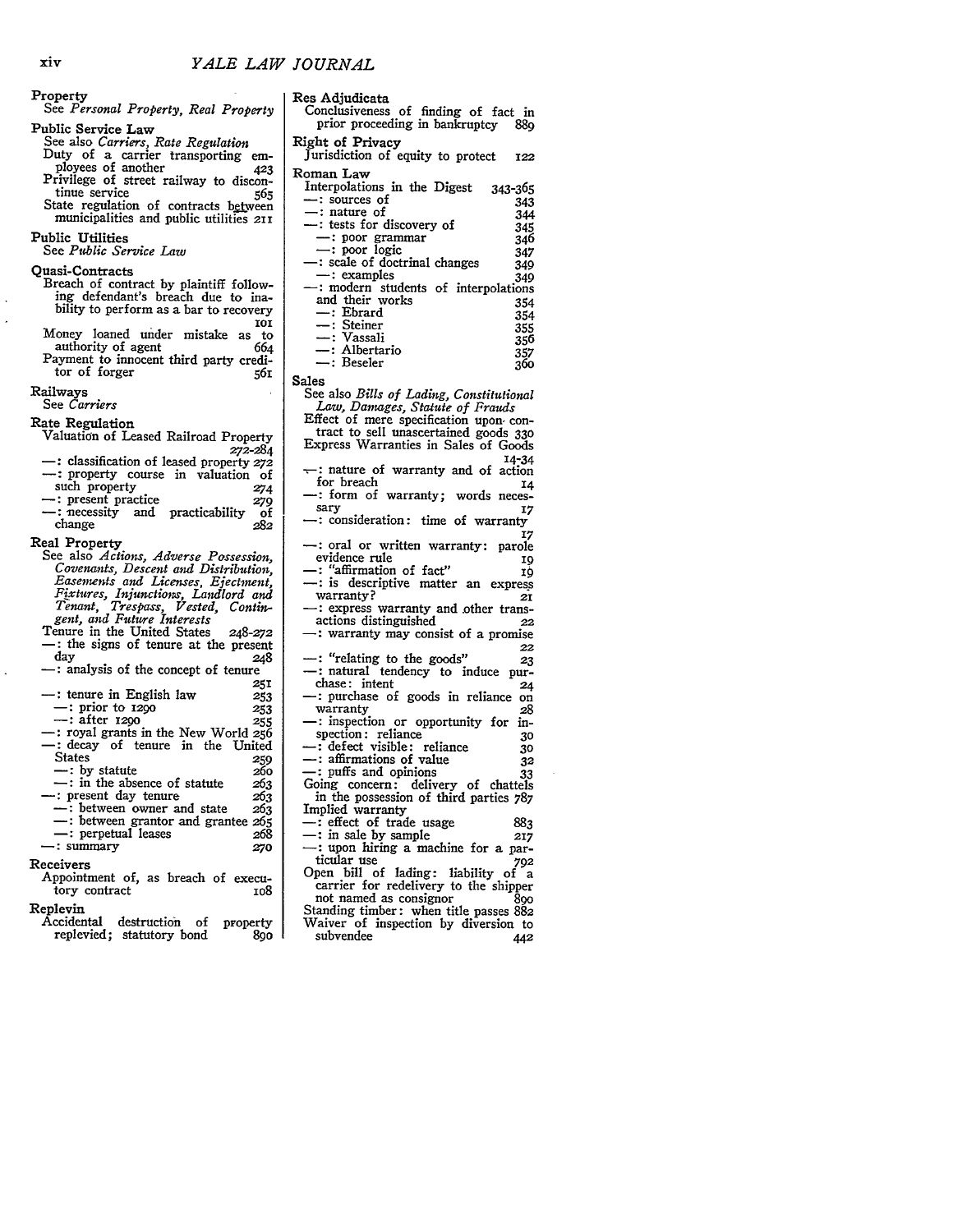Salvage

See *Admiralty, Possession*

Slander

See *Libel and Slander*

Soldiers

*See Wills*

Sovereignty

- 
- Foreign Sovereign<br>
—: tax on property of **-:** tax on property of **2o8** : waiver of immunity by 418
- 
- Specific Performance
	- Anticipatory breach **by** vendee no bar to later action for specific perform-<br>ance 665 ance *665*
- Statute of Frauds
- Acceptance of goods by agent of the<br>huver s61 buyer 561 Oral agreement to execute a mortgage
- accompanied **by** deposit of title deeds **785**
- Written promise to sign note as surety **883**
- Statute of Limitations
	- See *Adverse Possession, Aliens, International Law, Workmen's Compensation.*
- **Statutes**
- See also *Innkeepers*
- Effect of state statutes on equity juris-<br>diction in the federal courts 193 diction in the federal courts Limiting export of natural resources
- *185*
- Power of state courts to enforce<br>federal statutes 636 federal statutes Prohibiting teaching of foreign lan-
- guage **215** "Survivor" under wrongful death act **212**

Stocks and Stockholders

See *Corporations, Injunctions*

- Suretyship and Guaranty
	- Failure of creditor to record deed of<br>trust as a release of surety 102 trust as a release of surety Statute of Frauds: written promise<br>to sign note 883 to sign note **883**
	- Subrogation in bankruptcy sales free from liens *202*
- Taxation
	- See also *Income Taxation, Inheritance Taxation*
	- Constitutionality of exemption under housing emergency laws *94*
	- Federal Income Tax: bequest to executor in lieu of compensation not income 448
- Foreign sovereign: immunity of **208** Retroactive Income Taxation **35-48 -:** scope of Sixteenth Amendment **<sup>35</sup> :** evolution of income into capital 39 **-:** status of accumulated income 45 Severance of lumber tax a privilege tax
- 448 State sales taxation and the original<br>package doctrine 321 package doctrine **321**

**Tenure** See *Real Property* Timber See *Profits* Torts See *Damages, Libel and Slander, Malicious Prosecution, Unfair Competition* Action for personal tort by wife against husband and child against<br>parent 315 parent **35** Committing of sane person to hospital for insane **by** physician **<sup>891</sup>** Duty of occupier of land to abate private nuisance caused **by** third person 448 Immunity of municipal corporation respecting negligence of police officer **216** Injury to a person assisting another in danger 671 Injury to chattel **by** domestic animal *217* Joint tort-feasors: apportionment of damages among **213** Interpretation of wrongful death act **212** Liability of landlord and tenant to licensee for injury to licensee caused **by** concealed defect *66z* Libel: no recovery for injurious false-<br>hood in absence of malice 788 hood in absence of malice Presumption of survival in case of<br>death in common disaster 212 death in common disaster Release for consideration by injured

State taxation of foreign corporations engaged in interstate commerce **4o6**

- person as bar to wrongful death<br>action 665 action 665 Responsibility of husband for injuries caused by wife's driving family<br>automobile 780 automobile **780**
- Trade Unions
- See also *Unincorporated Associations* Remedies for wrongful expulsion 784
- Trespass
- See *Legal History*
- Balance of convenience test in action<br>or injunction to prevent 205 for injunction to prevent **2o5 By** domestic animal to chattel **217** Injunctions to restrain injury to crops **107**
- Overhanging structure as a continuing trespass **557** Possession sufficient to maintain tres-
- pass against subsequent salvor 786 Power to redeem real property as suffi-<br>cient to maintain 88r cient to maintain
- Trover

Conversion of grain in elevator **884** Trusts

- 
- See also *Assignments*
- Apportionment of corporate earnings between life tenant and remainder-<br>man under a trust estate 774
	-